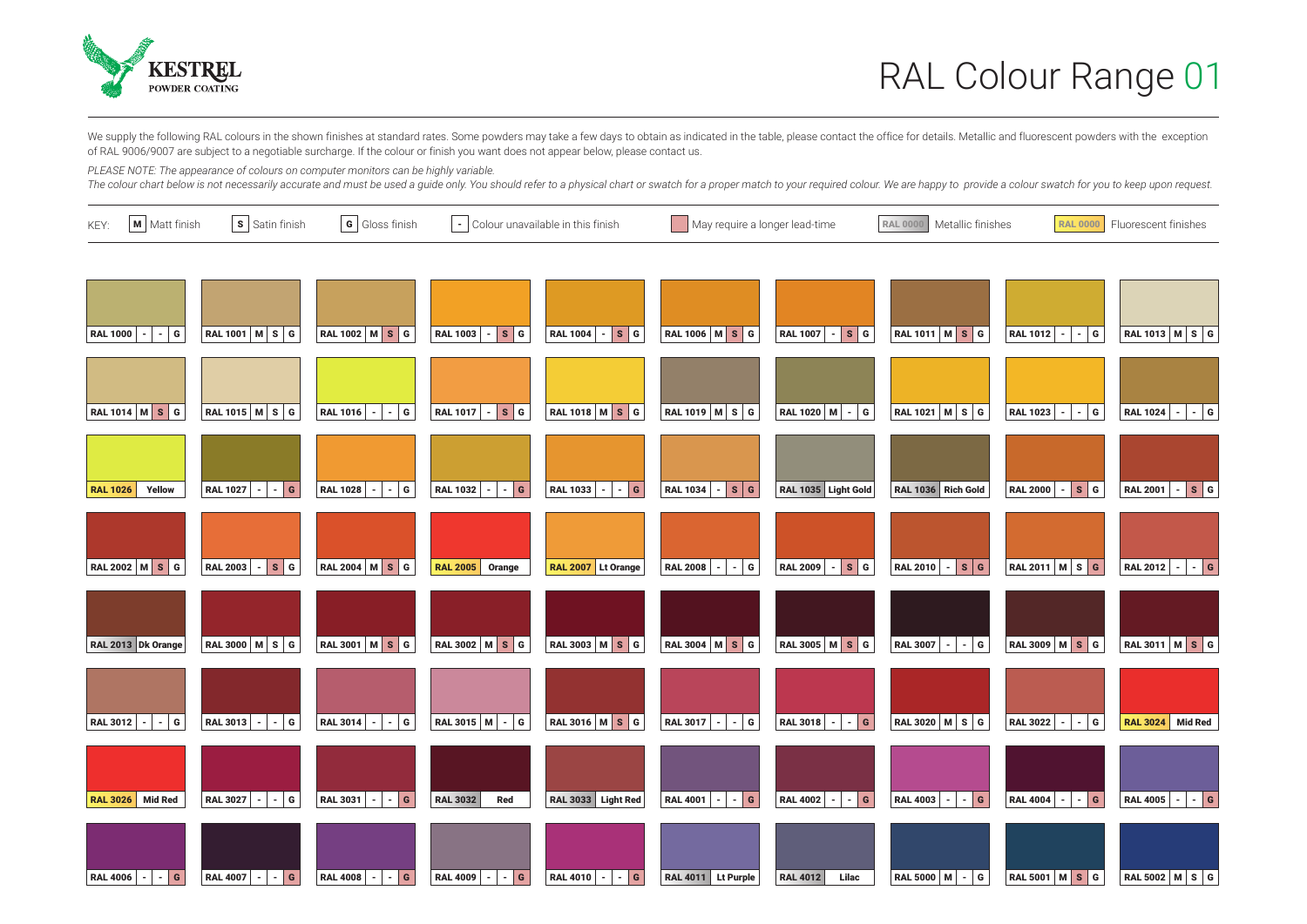

We supply the following RAL colours in the shown finishes at standard rates. Some powders may take a few days to obtain as indicated in the table, please contact the office for details. Metallic and fluorescent powders wit of RAL 9006/9007 are subject to a negotiable surcharge. If the colour or finish you want does not appear below, please contact us.

*PLEASE NOTE: The appearance of colours on computer monitors can be highly variable.* 

The colour chart below is not necessarily accurate and must be used a guide only. You should refer to a physical chart or swatch for a proper match to your required colour. We are happy to provide a colour swatch for you t

| KEY: | M Matt finish         | S Satin finish<br>G Gloss finish<br>$\vert \cdot \vert$ Colour unavailable in this finish |                       | May require a longer lead-time         |                         | RAL 0000<br>Metallic finishes | <b>RAL 0000</b>                            | Fluorescent finishes     |                      |                |
|------|-----------------------|-------------------------------------------------------------------------------------------|-----------------------|----------------------------------------|-------------------------|-------------------------------|--------------------------------------------|--------------------------|----------------------|----------------|
|      | RAL 5003 M S G        | RAL 5004 $M \,$ S G                                                                       | RAL 5005   M   S   G  | RAL 5007   M   S   G                   | <b>RAL 5008 M S G</b>   | RAL 5009 $M \succeq S$ G      | RAL 5010 M S G                             | $RAL$ 5011 $ M $ s $ G $ | RAL 5012 M S G       | RAL 5013 M S G |
|      | <b>RAL 5014 M S G</b> | RAL 5015 M S G                                                                            | <b>RAL 5017 M S G</b> | RAL 5018 M S G                         | RAL 5019 M S G          | <b>RAL 5020 M S G</b>         | RAL 5021 M S G                             | RAL 5022 M S G           | RAL 5023 M S G       | RAL 5024 M S G |
|      | RAL 5025 Mid Blue     | RAL 5026 Royal Blue                                                                       | RAL 6000 M - G        | RAL 6001 M S G                         | RAL 6002   M   S   G    | RAL 6003 M S G                | RAL 6004 M S G                             | RAL 6005   M   S   G     | RAL 6006 $ M  -  G $ | RAL 6007 M - G |
|      | RAL 6008 - - G        | RAL 6009 M S G                                                                            | RAL 6010 - SG         | RAL 6011 M S G                         | RAL 6012 M S G          | RAL 6013 M S G                | RAL 6014 M - G                             | RAL 6015 - SG            | RAL 6016 M - G       | RAL 6017 M - G |
|      | RAL 6018 M S G        | RAL 6019 M S G                                                                            | RAL 6020 M - G        | RAL 6021 M S G                         | $ G$<br>RAL 6022        | RAL 6024 M - G                | RAL 6025 $\vert \cdot \vert \cdot \vert$ G | RAL 6026 M S G           | RAL 6027   M   S   G | RAL 6028 M S G |
|      | RAL 6029 M S G        | RAL 6032 $M$ S G                                                                          | RAL 6033 $M - G$      | <b>RAL 6034</b><br>$  -  $ G<br>$\sim$ | RAL 6035 Pearl Green    | <b>RAL 6036</b><br>Green      | RAL 7000 M S G                             | RAL 7001   M   S   G     | RAL 7002 M - G       | RAL 7003 M S G |
|      | RAL 7004 M S G        | RAL 7005 M S G                                                                            | RAL 7006 M - G        | <b>RAL 7008</b><br>$-$ G               | <b>RAL 7009</b><br>$ G$ | RAL 7010 M S G                | RAL 7011   M   S   G                       | RAL 7012 M S G           | RAL 7013 M S G       | RAL 7015 M S G |
|      | <b>RAL 7016 M S G</b> | RAL 7021 M S G                                                                            | RAL 7022 M S G        | RAL 7023 M S G                         | RAL 7024 M S G          | RAL 7026 M S G                | RAL 7030 M S G                             | RAL 7031 M S G           | RAL 7032 M S G       | RAL 7033 M S G |